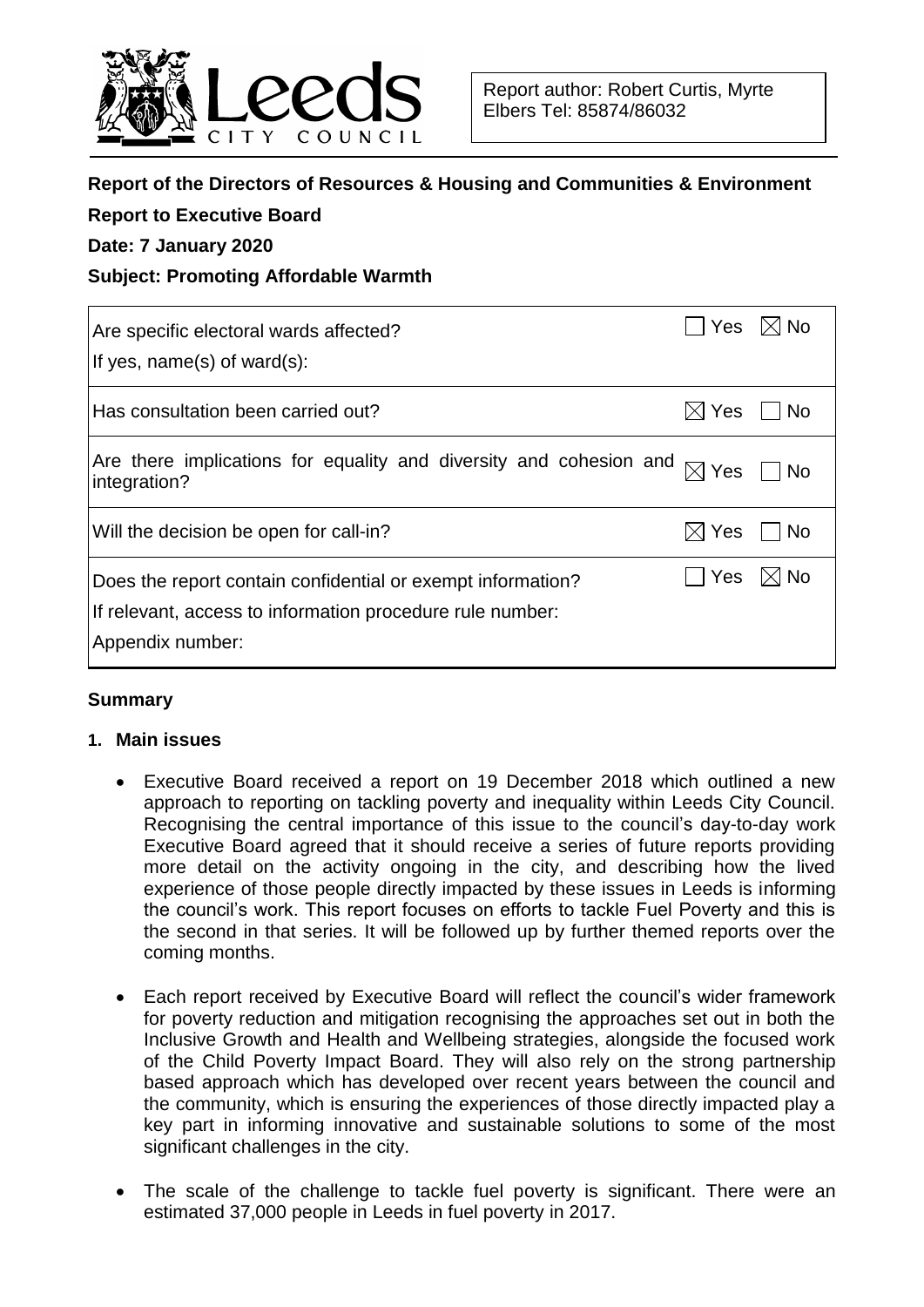- The council has noted the challenges outlined in Leeds' Poverty Truth's "Humanifesto", which cover communications breakdown, barriers and isolation, and has responded to how it helps tackle these in relation to fuel poverty.
- **2. Best Council Plan Implications** (click [here](https://www.leeds.gov.uk/your-council/plans-and-strategies/council-plans) for the latest version of the Best Council Plan)
	- The work set out in this report contributes to the Best Council Plan focus of tackling poverty and reducing inequalities, and achieving the council's ambition for a strong economy and compassionate city. The activities set out in this report support the Best City Priorities of Safe, Strong Communities, Inclusive Growth, Health & Wellbeing, Child-Friendly City, Age-Friendly Leeds and Housing.

### **3. Resource Implications**

• All of the Fuel Poverty projects and services referred to in this report are being undertaken within current budgets and there are no additional resource implications arising from this report.

### **4. Recommendations**

- a) Director of Resources and Housing to invite the Leeds Poverty Truth Commission to become a member of the Affordable Warmth Partnership and act as consultee for Leeds Affordable Warmth Plan.
- b) Continue to listen to people's lived experience of cold and damp housing conditions, better understand barriers people are facing, and wherever possible take action locally through co-production, such as improve service provision, or use council's influencing powers to seek to change national policy and regulation.
- c) Ensure that digital solutions to assess and alleviate fuel poverty do not lead to further marginalisation and exclusion of those most in need.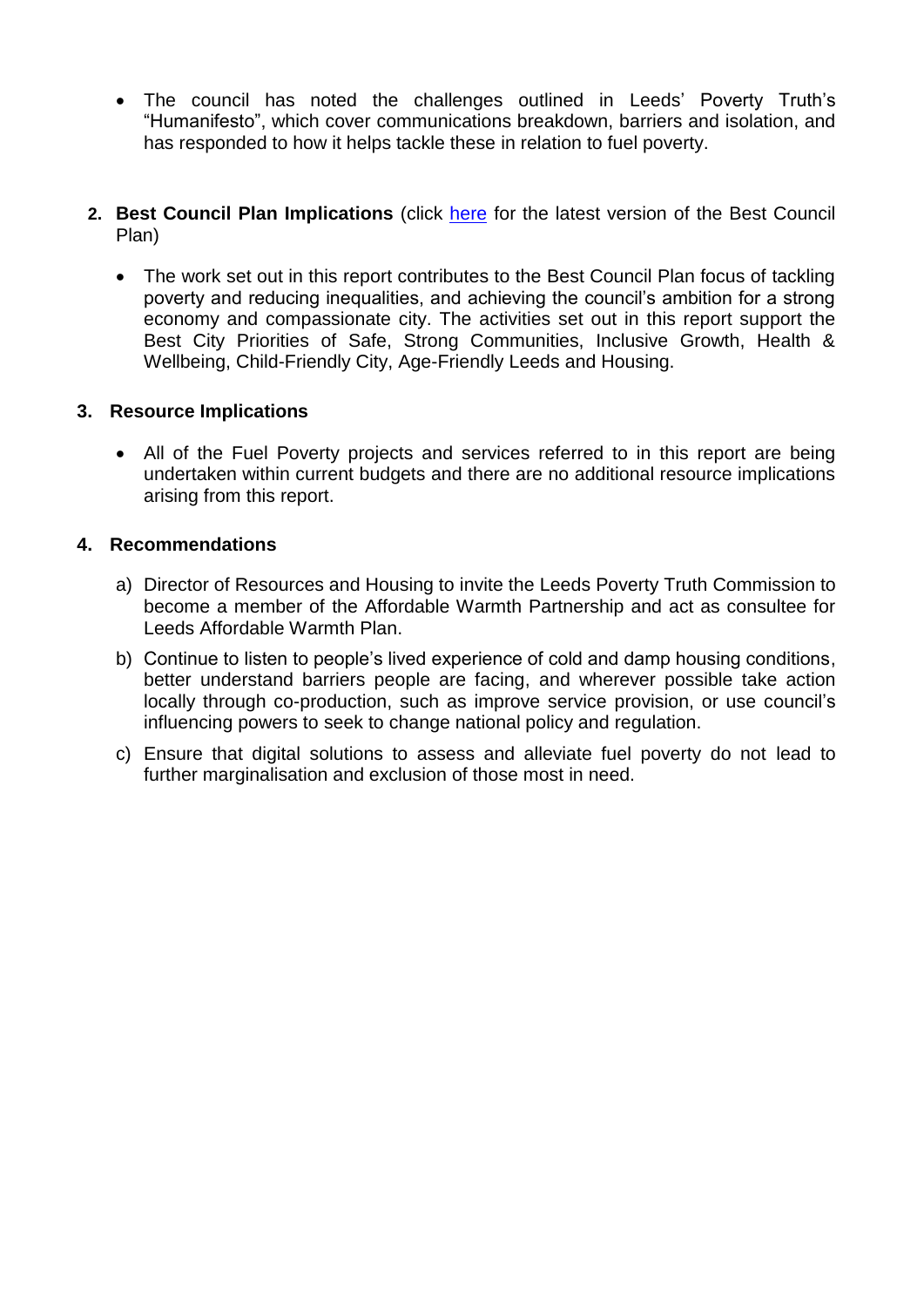## **1. Purpose of this report**

- 1.1 To provide an update on the council's approach to tackling fuel poverty in the city, as requested in the recent Executive board report of 19<sup>th</sup> December 2018, "Tackling Poverty and Inequality".
- 1.2 The report outlines a number of areas in which the council works with partners in the voluntary, health and housing sectors to identify and assist residents who may be experiencing, or at risk of experiencing fuel poverty. The report also highlights action that the council is taking to promote affordable warmth more generally across the city, in order to prevent residents from experiencing fuel poverty in the first instance.

## 1.3 **Introduction** - **Co-authored by Leeds City Council and Leeds Poverty Truth Commission**

Home is a place where you can be with family; where you celebrate and nurture friendship; where you relax, find peace and feel secure. Yet, if your house is cold, it's difficult to call it a home. It's too cold to invite people round or do your homework or get the rest you need.

Many people in Leeds struggle to call their dwelling a home. In 2017, 37,000 residents in Leeds faced fuel poverty. Difficult-to-heat houses and difficult-tounderstand fuel bills make the task of providing affordable warmth challenging. The broad range of housing stock and ownership make it impossible to adopt a single approach, and the sheer scale of improvements required for homes is huge. Yet, despite this, we've made a start.

The area renewals schemes in Cross Green and Holbeck have not only made houses more energy efficient but uplifted the local area. In Cross Green the partnership between building company, Leeds City Council and the local community went beyond upgrading the houses with insulation. The innovative scheme meant that houses, walls and bin yards not only looked better but improved local people's perception of their community. A local activist and resident said that *"the builders were amazing. Not only did they improve our homes but helped us get the ground ready for our growing project and provided units for a community kitchen."*

The Home Plus Service comes across many Leeds residents who are trying hard to sort issues with their energy company themselves, but are not getting anywhere. They recently supported a retired widower, Mr P. His energy company increased his monthly payments from £70 to £170 per month, which had come as a real shock. The worker quickly uncovered that there were issues with the bill, none were Mr P's fault. The energy company was contacted, who were unable to explain the increase and put it down to a systems malfunction. Among other things, the worker arranged to have a new direct debit set to £65 per month. Mr P was extremely pleased with the outcome and said he couldn't believe how easy it had been for the Green Doctor to sort things out when he had felt like he was *"banging his head against the wall".*

This report's authors recognise these examples are just the start of all that we can achieve as we seek to make Leeds a city where every dwelling is a home.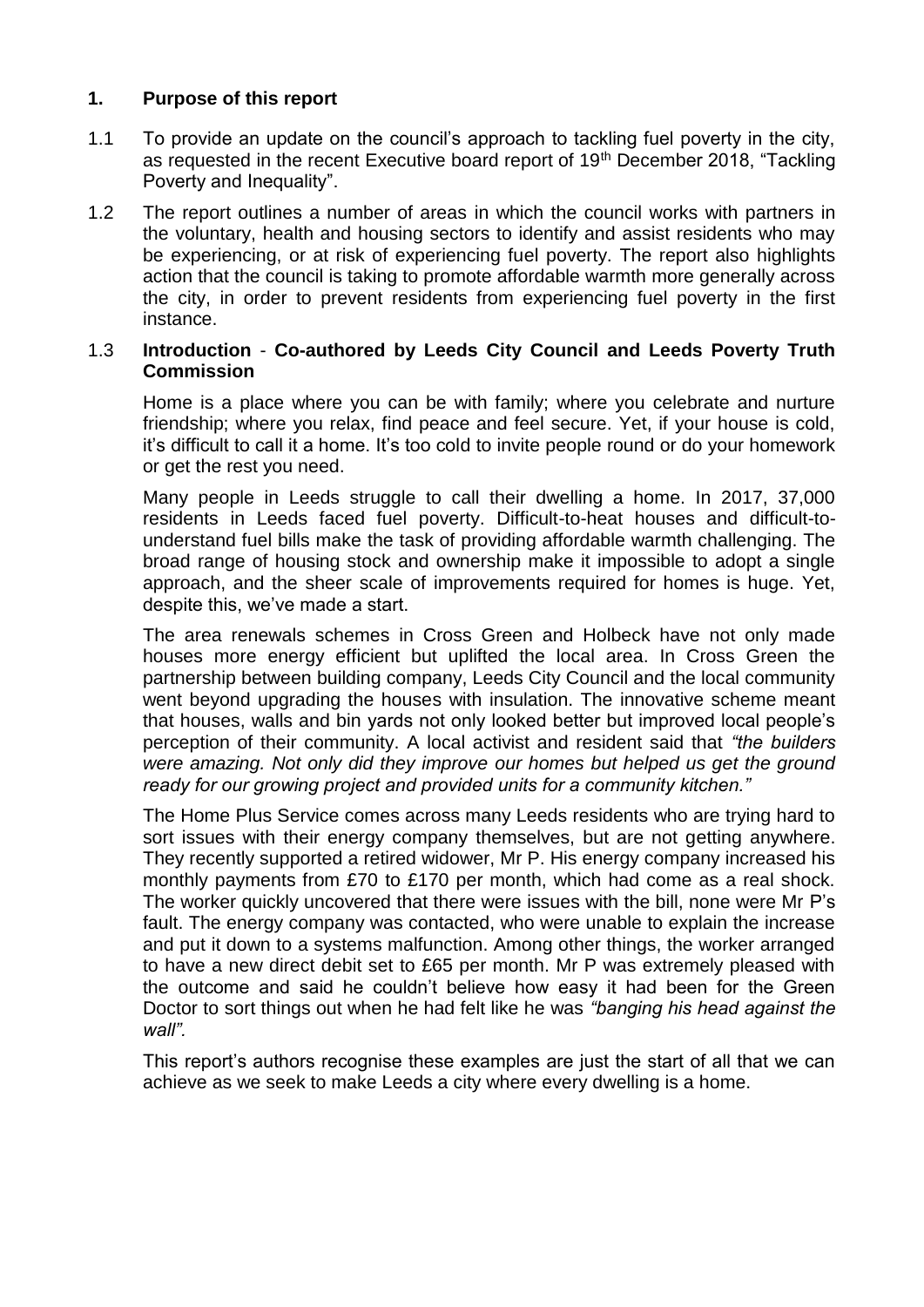# **2. Background information**

# **2.1 Fuel Poverty**

- 2.2 A household experiencing fuel poverty is defined as one where they have required fuel costs that are above the national (median) average, and were they to spend that amount, they would be left with a residual income below the poverty line. As well as having a comparatively high proportion of low income residents, a large proportion of the housing stock in Leeds exhibits characteristics which are likely to result in residents having higher than average fuel costs, often in areas where low income households are concentrated. The inability to heat one's home also extends to other areas where householders are unable to afford hot water or electricity to run appliances for day-to-day living such as cooking, washing, charging, and so on.
- 2.3 The council has worked to implement the fuel poverty strategy for England, produced in 2015. Consultation to update the strategy closed mid-September and we are awaiting the publication of the updated document in 2020.
- 2.4 In 2017 (the most recent year for which BEIS has fuel poverty statistics), 11.1% of households (36,926) in Leeds were living in fuel poverty. This is higher than the figure for England which is 10.9% of households.
- 2.5 Over many years, the council has worked across directorates and with partners to develop and undertake work to promote affordable warmth and alleviate fuel poverty across Leeds. Engagement with partners has taken place through the Affordable Warmth Partnership, and follows the aims and objectives set out in the Leeds Affordable Warmth Strategy 2017-2030. These aims are:
	- 2.5.1 To increase the average SAP (i.e. energy performance) rating of housing in Leeds to band C as a whole, and to ensure that no properties are below band E by 2030. This reflects the national fuel poverty target "improve as many fuel poor homes as is reasonably practicable to a minimum energy efficiency rating of Band C, by the end of 2030". At present, the average SAP rating of housing across Leeds is 63.4 and would need to reach 69 to achieve C, so there is still some way to go to achieve the first part of this aim.
	- 2.5.2 To ensure that resident's health and wellbeing isn't put at risk due to being unable to heat their home, as per the NICE guidelines on preventing excess winter deaths.
- 2.6 Achieving affordable warmth and reducing fuel poverty in Leeds is a particular challenge for a number of reasons, including a large number of difficult to insulate homes. These include pre-1919 terraced housing which has been built with solid walls, requiring expensive internal or external wall insulation and in many cases attic rooms, requiring insulation to be built into the roof, as well as a number of post war homes built with non-standard wall construction, which aren't suitable for cavity wall insulation. Leeds also contains a number of properties that are off of the gas network, for example in high rise flats.
- 2.7 As the third largest city in the UK, Leeds contains some of the lowest income areas in the UK. According to the latest Index of Multiple Deprivation (IMD) data (2019), 114 out of 482 (24%) Lower Super Output Areas (LSOA's) in Leeds are statistically ranked amongst the lowest 10% nationally.
- 2.8 Leeds has a large proportion of private rented homes (according to the 2016 stock condition survey, 20% of the total) which have traditionally had a lower average energy efficiency than other tenures. There are many causes for this, however a high proportion of low income households, disengagement of some landlords and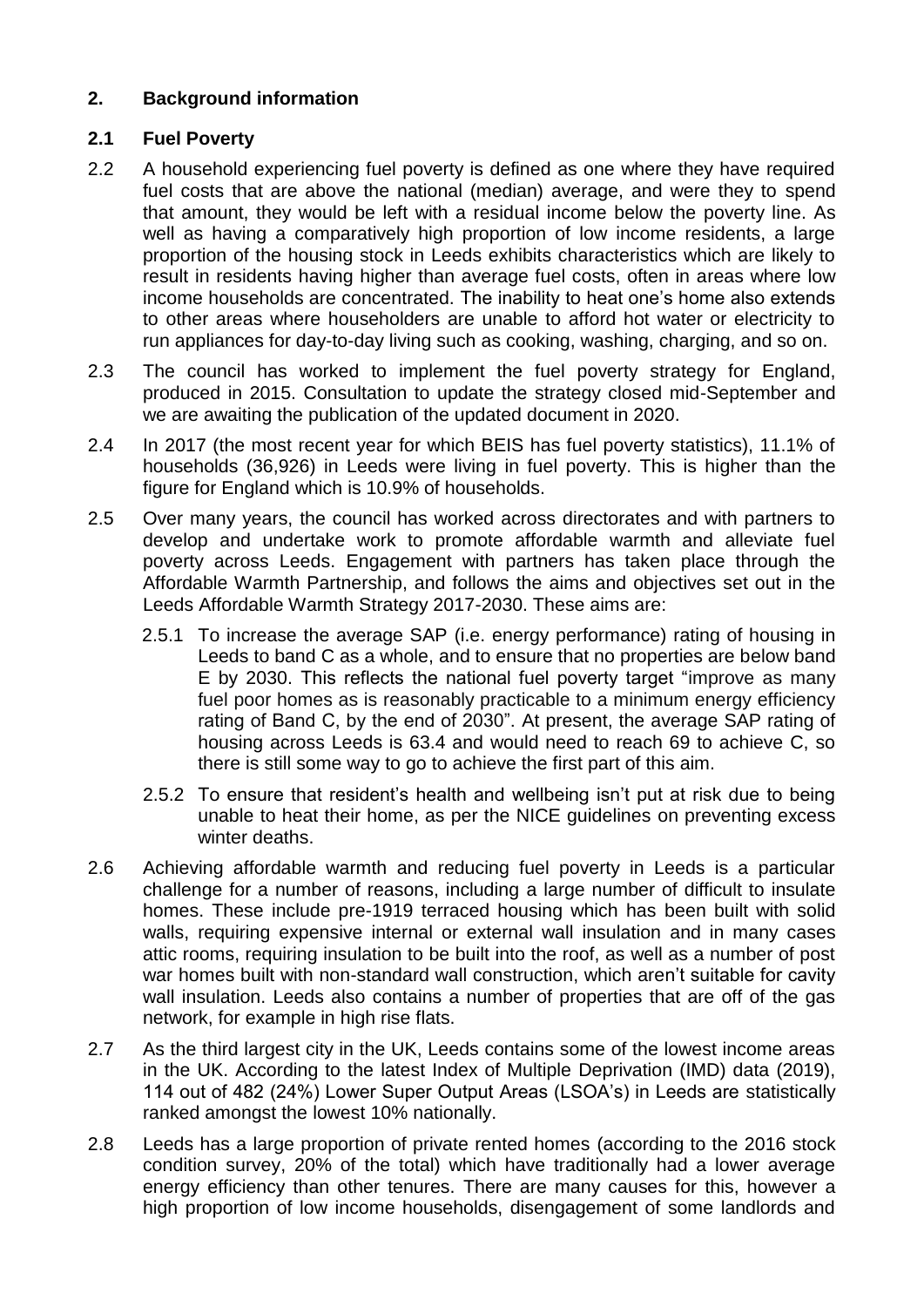short term tenancies mean that take-up of energy efficiency improvements in privately rented properties has traditionally been lower than other tenures. Recently introduced minimum energy efficiency standards for private landlords are expected to make some difference, however there would need to be a lot of work done to catch up with other tenures and there are various means for landlords to obtain exemptions from them, particularly where improvements needed are comparatively expensive.

### **3. Main issues**

- 3.1 [Leeds Affordable Warmth Strategy 2017 –](https://www.leeds.gov.uk/docs/Leeds%20Affordable%20Warmth%20Strategy%202017%20-%202030.pdf) 2030 was adopted by the Leeds Affordable Warmth Partnership as a blueprint for promoting affordable warmth and alleviating fuel poverty across the city. The strategy has the following objectives:
	- 3.1.1 Increase energy efficiency
	- 3.1.2 Reduce fuel poverty
	- 3.1.3 Improve health and wellbeing through affordable warmth
	- 3.1.4 Enable residents to benefit from renewable energy
- 3.2 We estimate that to increase the average SAP (energy efficiency) rating of housing in Leeds to band C, approximately 75,000 solid walled properties would need to be insulated and their heating upgraded where necessary at a cost of roughly £10,000 per property, amounting to approximately £750m. There would also need to be heating upgrades to a further 26,500 non-solid walled properties at a cost of £53 million, meaning total a total cost of £803m. To ensure that no properties are below band E would require improvements to around 19,000 SAP F&G households at a cost of £5,000 to £10,000 or £95-190m altogether.
- 3.3 Since the Affordable Warmth Strategy was adopted, Leeds has gone even further and committed to becoming a carbon neutral city by 2030. To achieve this will require a range of measures including insulation as mentioned above, as well as changes to heating systems including a greater use of renewable energy. This could cost between £1.1 and £2.4 billion, depending on the form of heating chosen.
- 3.4 Without increased levels of investment nationally the above aims will be impossible to achieve, however in order to prioritise schemes and ensure that residents most in need are assisted when they need it, we take a three pronged approach where funds allow:
	- 3.4.1 City wide projects aimed at improving the housing stock to future proof residents against fuel poverty.
	- 3.4.2 Targeted areas with particular characteristics that make them susceptible to fuel poverty, for example areas of low income or hard to treat housing.
	- 3.4.3 Crisis intervention to identify and assist vulnerable residents most in need.
- 3.5 Some of the projects underway, or undertaken recently to improve household energy efficiency include:
	- 3.5.1 438 solid walled properties improved with external wall insulation so far, through areal renewal schemes in Cross Green and Holbeck.
	- 3.5.2 154 low income private households suffering from cardiovascular, respiratory or mental illness assisted with heating and/or insulation through Warm Well Homes between April 2017 and March 2019. The council's Housing and Health section have agreed to continue funding this project going forward.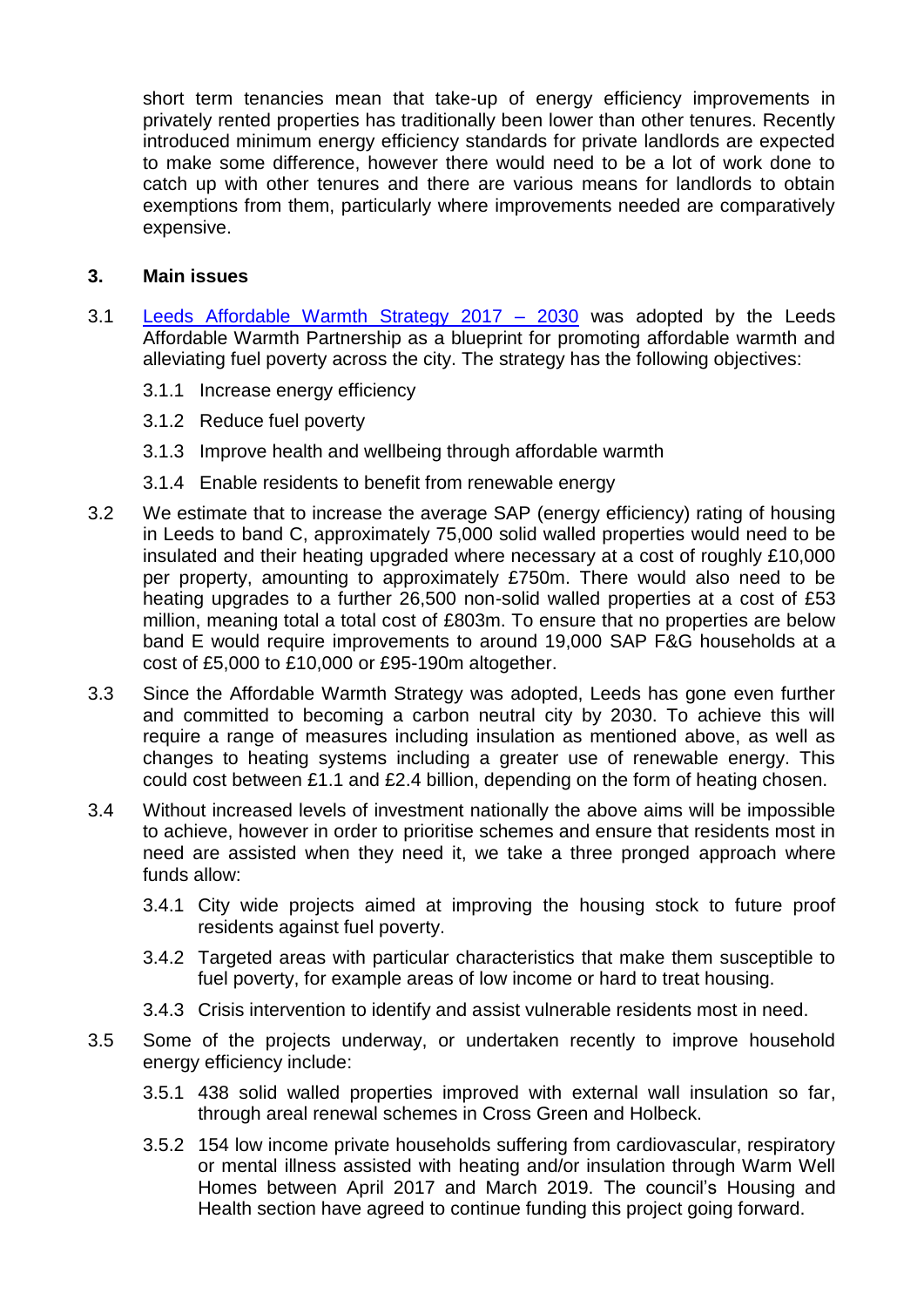- 3.5.3 500 council and 40 private households assisted with first time central heating through the Warm Homes Fund. Assistance for a further 400 private and 440 council properties is planned through this scheme in 2019/21.
- 3.5.4 Providing controllable central heating to approximately 2,000 high rise flats from the recycling and energy recovery facility through the Leeds Pipes district heating scheme.
- 3.5.5 Additionally, we have recently been awarded funding to undertake a project trialling innovative external wall insulation in 750 back to back properties within four of the lowest income areas of Leeds in 2020/21, as well as a further project to install combined renewable energy and energy efficiency measures in 250 homes in 2021.
- 3.5.6 The Home Plus Service which is a partnership between Care and Repair Leeds, Groundwork's Green Doctors and Age UK Leeds, has been commissioned by Adults & Health, supported by a contribution from Resources & Housing, to target people with health conditions exacerbated by living in cold, damp conditions, people living with frailty and people who are at risk of falls. Since the service started in October 2018, the Green Doctors have installed over 3,000 small energy efficiency measures in properties, such as lightbulbs, reflective radiator panels and draught excluders, in combination with energy saving and utility bill advice.
- 3.5.7 In addition, Care and Repair as part of Home Plus continue to support crisis interventions such as facilitating emergency servicing and repairs to heating appliances or systems in vulnerable people's homes and supported over 300 clients between October 2018 and September 2019.
- 3.5.8 Each year, Public Health lead a system wide Adverse Weather Plan which aims to protect vulnerable people in Leeds through evidence-based prevention programmes to reduce seasonal deaths and illness. The plan includes three priorities including "Protecting people from the adverse effects of cold weather", a key part of which is improving affordable warmth. In order to ensure vulnerable residents can benefit from schemes as described in sections 3.4.1 to 3.5.5 above, a concerted effort is made through campaigns, events and training to build capacity and raise awareness with frontline staff and the public on how they can help themselves and others. An example of this is the Winter Friends programme that engages with a wide range of partners including council-funded services such as Home Care, and third sector groups such as luncheon clubs, to target and support the most vulnerable people and their communities during the winter months, ensuring they are referred to relevant services if needed.
- 3.5.9 This work should be considered in the context of the Housing Strategy for Leeds 2016-21 and fits under the themes of 'improving housing quality' and 'improving health through housing'.
- 3.6 A new area that is currently being explored at a regional level through the West Yorkshire Food Poverty Network (WYFPN) is that of working with the N Power Foundation to establish Fuel Bank Provision alongside foodbank activity. Fuel Bank is currently available in selected foodbank locations across the UK, and provides a top up voucher for approximately two weeks' worth of fuel to clients with a prepayment meter and who have been deemed as in 'crisis need' by an independent Foodbank referrer. Fuel Bank schemes help prevent self-disconnection (where a client cannot afford to top up their meter) and ensures people are not left without energy for the basics like cooking and heating. Leeds Food Aid Network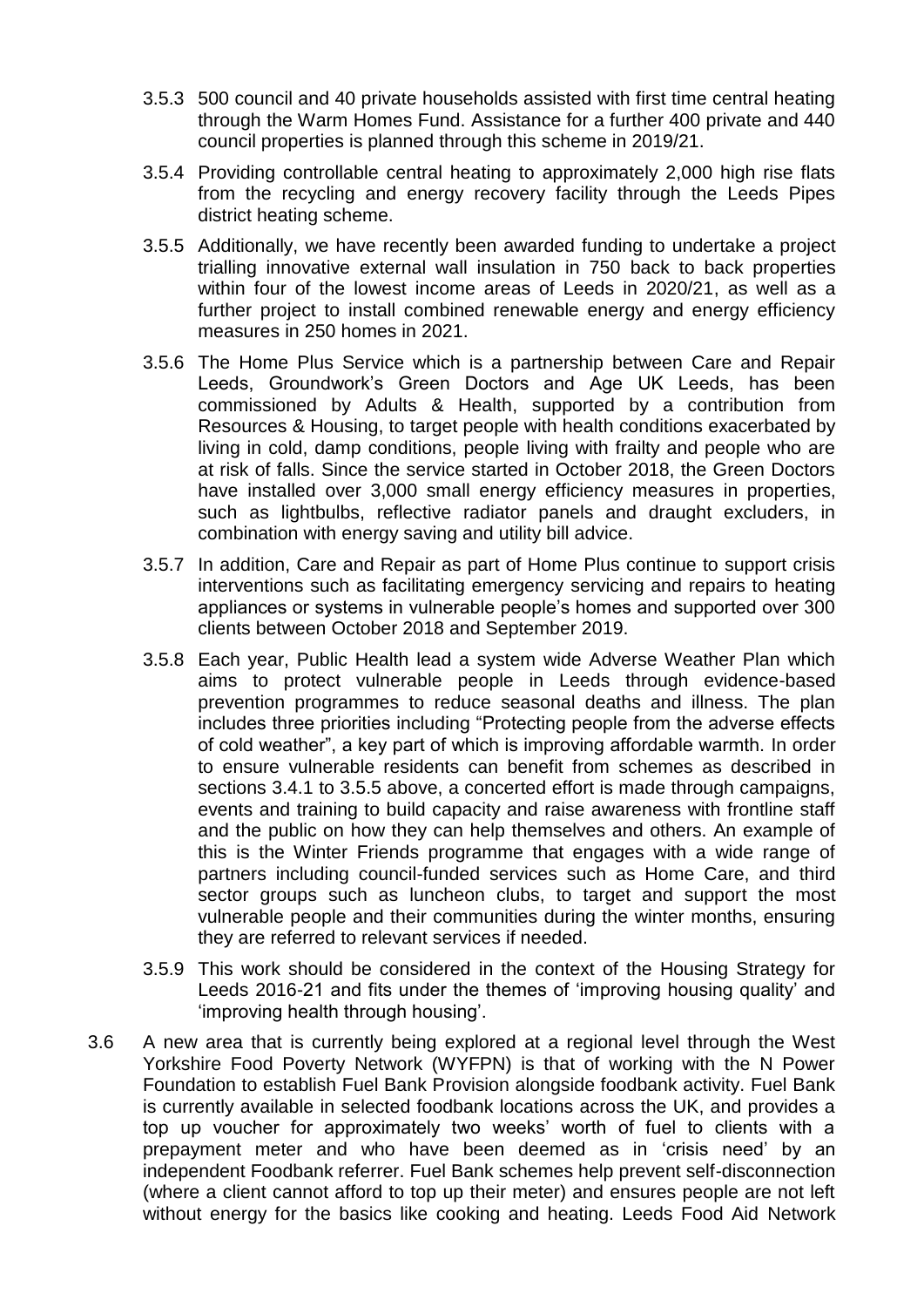(FAN) and Leeds City Council have representation at the WYFPN and will work together with foodbanks in Leeds / West Yorkshire to investigate the possibility of bringing a Fuel Bank scheme to our city in 2020.

3.7 The council's response to the Leeds Poverty Truth Commission Humanifesto's "Three Things That Get In The Way Of Living A Human Life" and how the inability to heat one's home affordably affects these three challenges:

#### **3.7.1 Communications Breakdown**

The complicated nature of fuel billing, tariff switching and complaint resolution within the fuel industry often acts as a barrier to many people obtaining a better deal for their gas and/or electricity. To overcome this, we also have schemes to assist residents with reducing their fuel bills, changing their behaviour and increasing their income.

The Leeds Home Plus Service, which is contracted to assist at least 900 low income and/or vulnerable residents with face to face energy and fuel bill advice, or heating repairs and income advice per year. The scheme also facilitates onward referrals to schemes such as Warm Well Homes (see 3.4.2) for larger measures.

White Rose Energy, is an energy supplier set up by Leeds City Council to provide consistently competitive energy tariffs for residents across Leeds with a particular emphasis on providing a better deal for low income customers, for example by enabling them to switch away from pre-payment meters. The company currently has 8,500 customers throughout West Yorkshire and customer service and price competitiveness are part of the ethos of how the company is managed.

At a national level, the council lobbies for greater transparency of utility bills, and more accessible and empathetic customer service.

### **3.7.2 Barriers**

We are aware that many residents, in particular those on a low income, are struggling with digital exclusion and banking/direct debit. A Leeds resident is quoted in the Humanifesto *"Paying more for your electricity and gas because you don't have the credit history for direct debit is tough. But it's more than that".*

The latest 'Financial Exclusion and Poverty' (2018) research commissioned by the council confirmed that 22% of the sample of the lower income areas found using the internet difficult and half of the interviewees did not use digital devices at all for money management (including paying bills). This is particularly relevant to fuel bills, as the energy market increasingly makes its best tariffs available online which risks those benefiting the most being excluded from the most competitive prices.

Moreover, with customer service being provided remotely by most utility companies, it often takes a great deal of perseverance and confidence to sort out any issues a resident may have. There are numerous examples of vulnerable residents who did not manage to resolve their fuel bill issues on their own accord but only after an intervention from support agencies such as Home Plus or other council-commissioned money/welfare advice or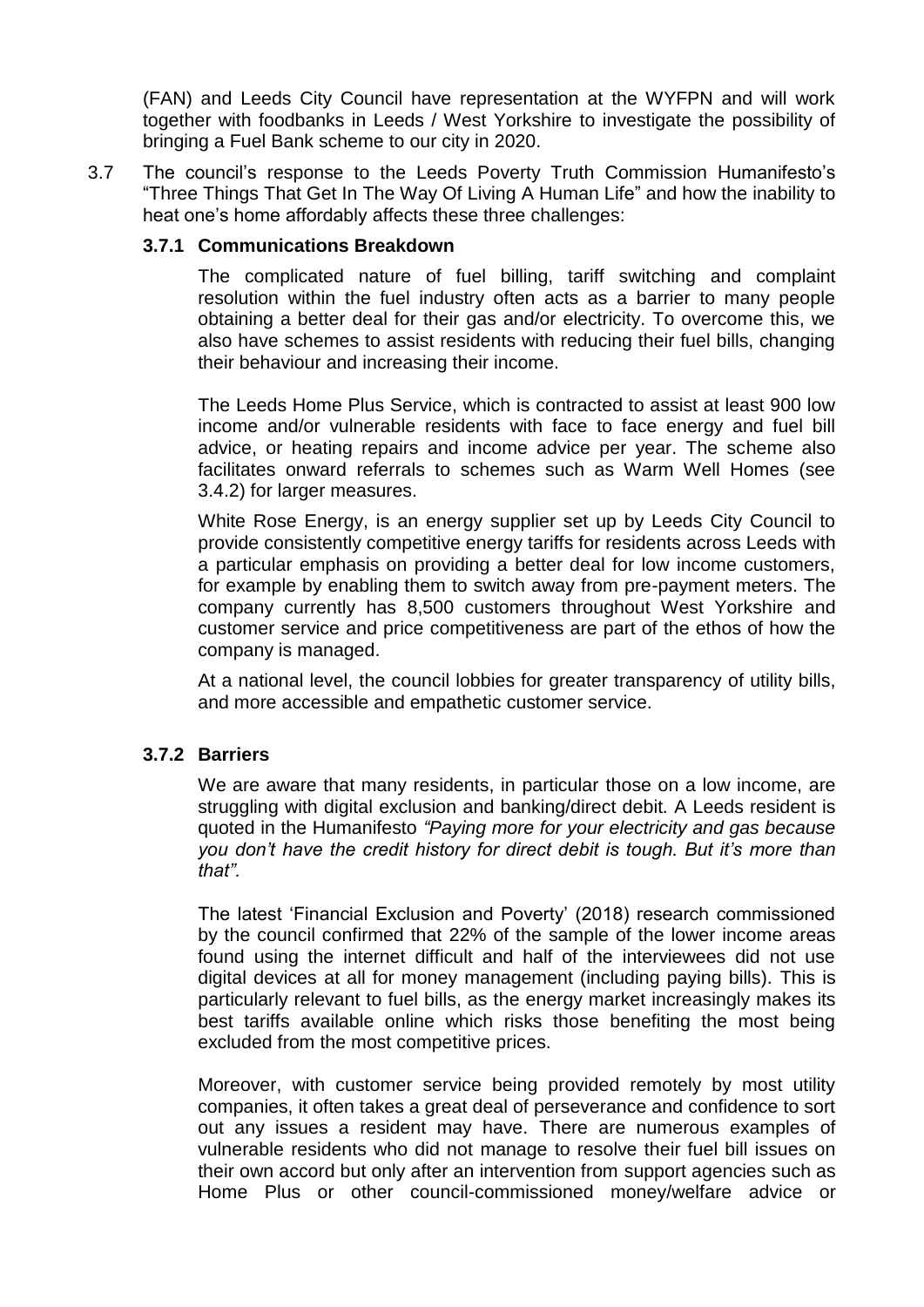advocacy services. This highlights the importance of these services to support residents.

White Rose Energy aims to provide consistently competitive tariffs to customers that they can pay for in the way that suits them best. For example, customers with pre-payment meters are offered the choice of having them replaced with a smart pay-as-you-go meter, which gives them the option of staying on pay-as-you-go with a large range of ways to top up, or easily switching to credit metering if the resident avoids going into their emergency credit for a fixed period.

Welfare reform, in particular the introduction of Universal Credit in October 2018, has led to increased income insecurity. The digital-only provision, waiting times and sanctions has led to residents/families turning to the council for help with their basic 'eat and heat' needs.

The council runs a Local Welfare Support Scheme (LWSS) to support the most vulnerable people access emergency assistance. This scheme provides basic household goods and emergency provision.

Almost a third of LWSS awards were for fuel needs. There were 1,001 awards for fuel in 2018/19, up 24% from 810 awards in 2017/18. In the majority of cases, awards include both emergency food and fuel payments. In the first 6 months of 2019/20, 812 awards were made for fuel and food combined.

#### **3.7.3 Isolation**

Social isolation is both a cause and consequence of a lack of affordable warmth.

There is strong evidence that cold living conditions can form a barrier to social interactions i.e. inviting people round, studying, and adding to isolation. However it can also encourage residents to frequent public spaces such as council hubs to keep warm, though this may be through necessity rather than choice.

In addition to the installation of energy efficiency measures, heating improvements, and provision of advice, the council supports groups and projects which enable people to get together over winter and enjoy a range of activities in a warm setting

For example, the 'Stay Well This Winter' small grants scheme, funded by Leeds Public Health, enables voluntary sector organisations within Leeds to bid for small grants of between £500 and £5000 to help vulnerable residents to stay warm and well over winter. A key aim is to help alleviate social isolation. Participating groups must be willing to refer residents to further help where appropriate.

The council and NHS undertake regular cold weather planning in order to provide support and information to vulnerable residents during adverse weather, as described in section 3.5.8. This involves a range of activities, including the dissemination of information, influenza vaccinations, and the development of 'Winter Friends' networks between organisations to support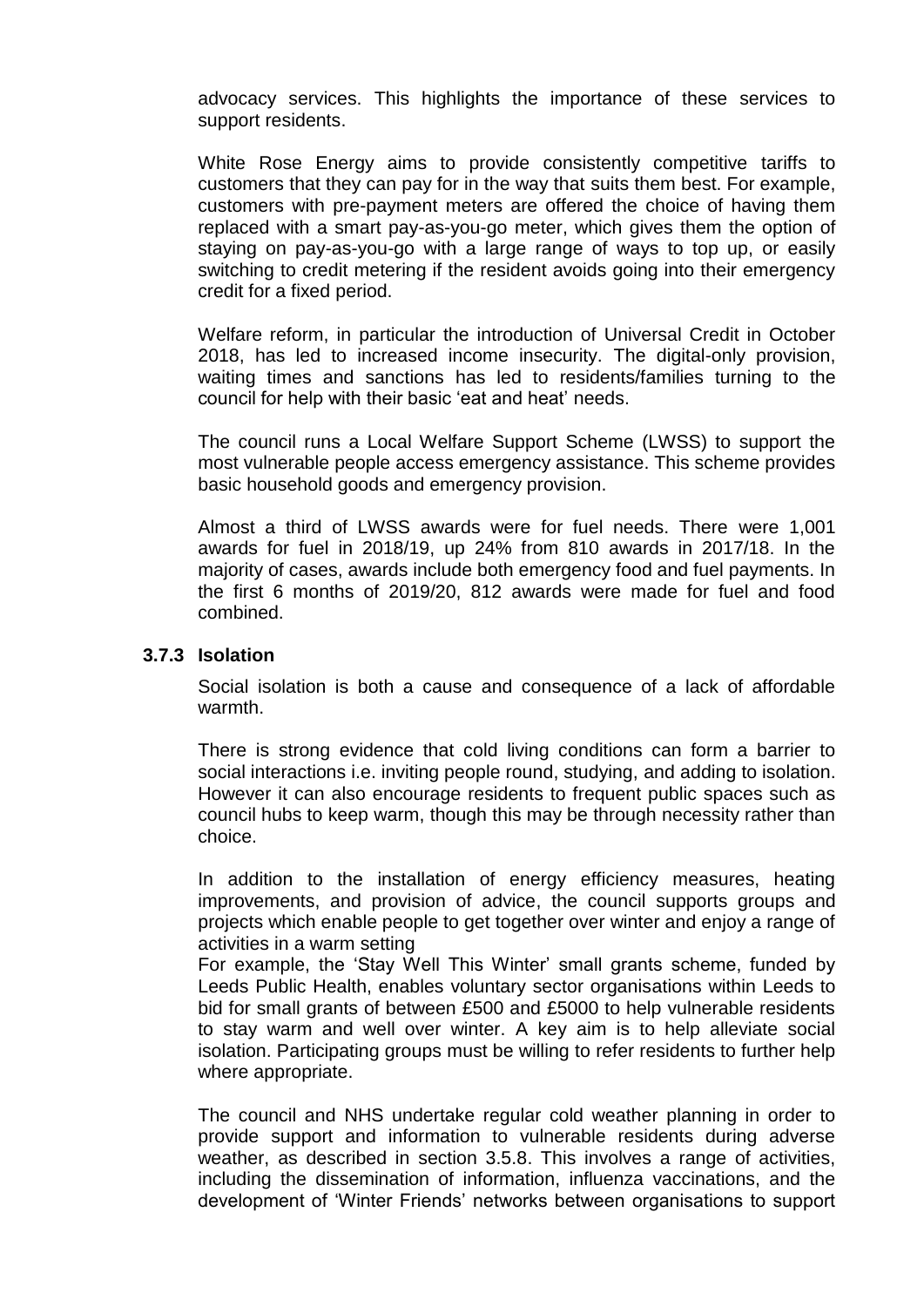residents across the city. Winter Friends are encouraged to use a checklist with evidence-based interventions to keep residents warm and well, which includes key service information on heating and advice. For the second year running, Adults & Health 'winter monies' will provide extra capacity to help the most vulnerable households increase their resilience over winter, for example neighbourhood networks will enhance practical support they provide to older people across the city.

## **4. Corporate considerations**

### **4.1 Consultation and engagement**

- 4.1.1 The Affordable Warmth Partnership, which includes council members as well as representatives from the health, housing and voluntary sectors, is our main vehicle for consulting on and developing affordable warmth policy. This meets on a quarterly basis.
- 4.1.2 In compiling this report, we consulted with the Leeds Poverty Truth commission in order to incorporate and reflect the lived experience of poverty within the report and use appropriate and sensitive language to describe people, families, and communities who struggle against poverty.

## **4.2 Equality and diversity / cohesion and integration**

- 4.2.1 A key focus of the work outlined in this report has been to support people struggling against fuel poverty in particular, as well as broader issues of hardship, poverty and inequality. Many of the projects in this area also look at communities holistically, thereby strengthening cohesion and integration too.
- 4.2.2 All projects and initiatives outlined in this report are reviewed annually as part of the annual equality improvement priority updates.

# **4.3 Council policies and the Best Council Plan**

- 4.3.1 The above Fuel Poverty programme contributes to the Best Council Plan in terms of improving the health and wellbeing of residents by enabling them to live in warm homes. The work programme contributes to the energy efficiency and quality of homes, as set out in the Leeds Housing Strategy and contributes to the Leeds Affordable Warmth Strategy 2017-2030.
- 4.3.2 The work to tackle fuel poverty plays a key role in achieving the Council's ambition to build a compassionate city and tackling poverty and reducing inequalities. The overarching aim of the Best Council Plan is 'Tackling Poverty and Reducing Inequalities'. The activities set out in this report support the Best City Priority of Safe, Strong Communities through;
	- Keeping people safe from harm, protecting the most vulnerable.
	- Helping people out of financial hardship.
	- Tackling crime and anti-social behaviour.
	- Being responsive to local needs, building thriving, resilient communities.
	- Promoting community respect and resilience.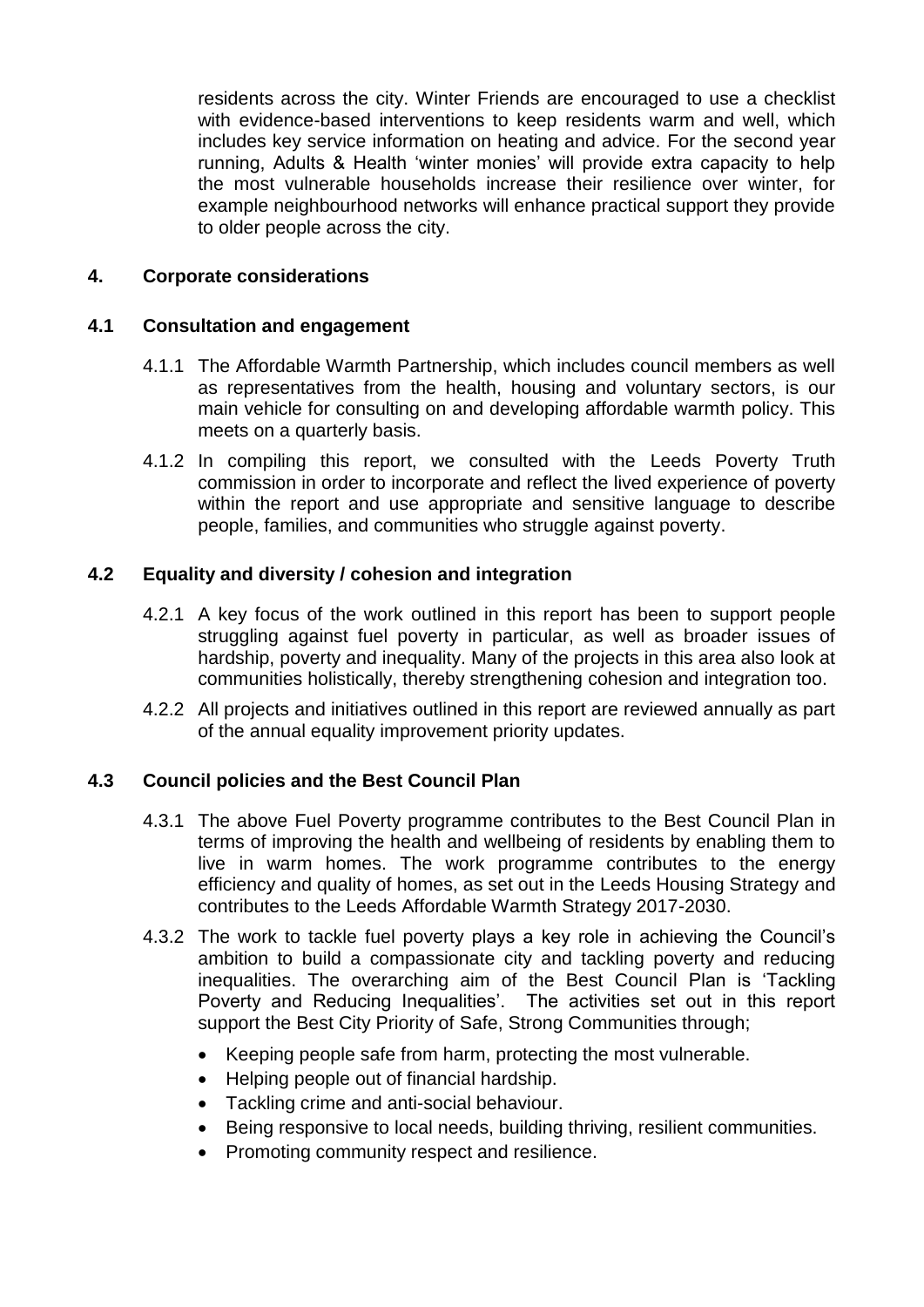The projects and initiatives outlined to tackle fuel poverty in this report also contribute towards the Best City Priorities of Inclusive Growth through targeting interventions to tackle poverty in priority neighbourhoods. The actions also contribute to the priorities of Health & Wellbeing, Child-Friendly City, Age-Friendly Leeds and Housing.

# **4.4 Climate Emergency**

- 4.4.1 This report is intended to complement the Climate Emergency Update report that will be presented to Executive Board in January 2020.
- 4.4.2 The above Fuel Poverty programme helps to reduce the city's emissions of greenhouse gases by improving the overall energy efficiency of the housing stock.
- 4.4.3 It is important to recognise the complex relationship between the council's ambitions to both tackle poverty and reduce inequalities while also respond to the climate emergency. Globally it is the poorest people and communities who are most affected by the negative impacts of climate change, and who have the fewest options available to them in order to respond. In Leeds, the situation is very similar. The council has a crucial role to play in assisting these communities wherever possible. One key way in which this is already happening is through group repair schemes and delivering energy efficiency measures. One of the most successful recent projects in this regard has taken place in Holbeck and the outcomes of that work are detailed in the *Investing in our Neighbourhood: A Review of the Investment in Holbeck* report, also on this Executive Board agenda.
- 4.4.4 Whether it be about the food we eat, the way we travel or the products we buy, those struggling against poverty inevitably have fewer choices and often the ability to take a decision based on what might be the most environmentally ethical path is not based in the day-to-day reality of people's lives. Therefore a key aspect of considering how the council seeks to tackle poverty should be to examine in greater detail the relationship it has with climate and environmental issues, and how we can support and enable those from low income households be fully included in wider efforts to make more environmentally friendly decisions in the future.
- 4.4.5 As noted earlier, this report forms part of a wider programme of work considering the lived experiences of those struggling against poverty. Through this activity, the council and its partners will seek to explore the issue of climate emergency in more depth.

### **4.5 Resources, procurement and value for money**

4.5.1 All of the projects and services referred to in this report are being undertaken within current budgets, there are no additional resource implications arising from this report.

# **4.6 Legal implications, access to information, and call-in**

4.6.1 There are no specific legal implications or access to information issues with this report.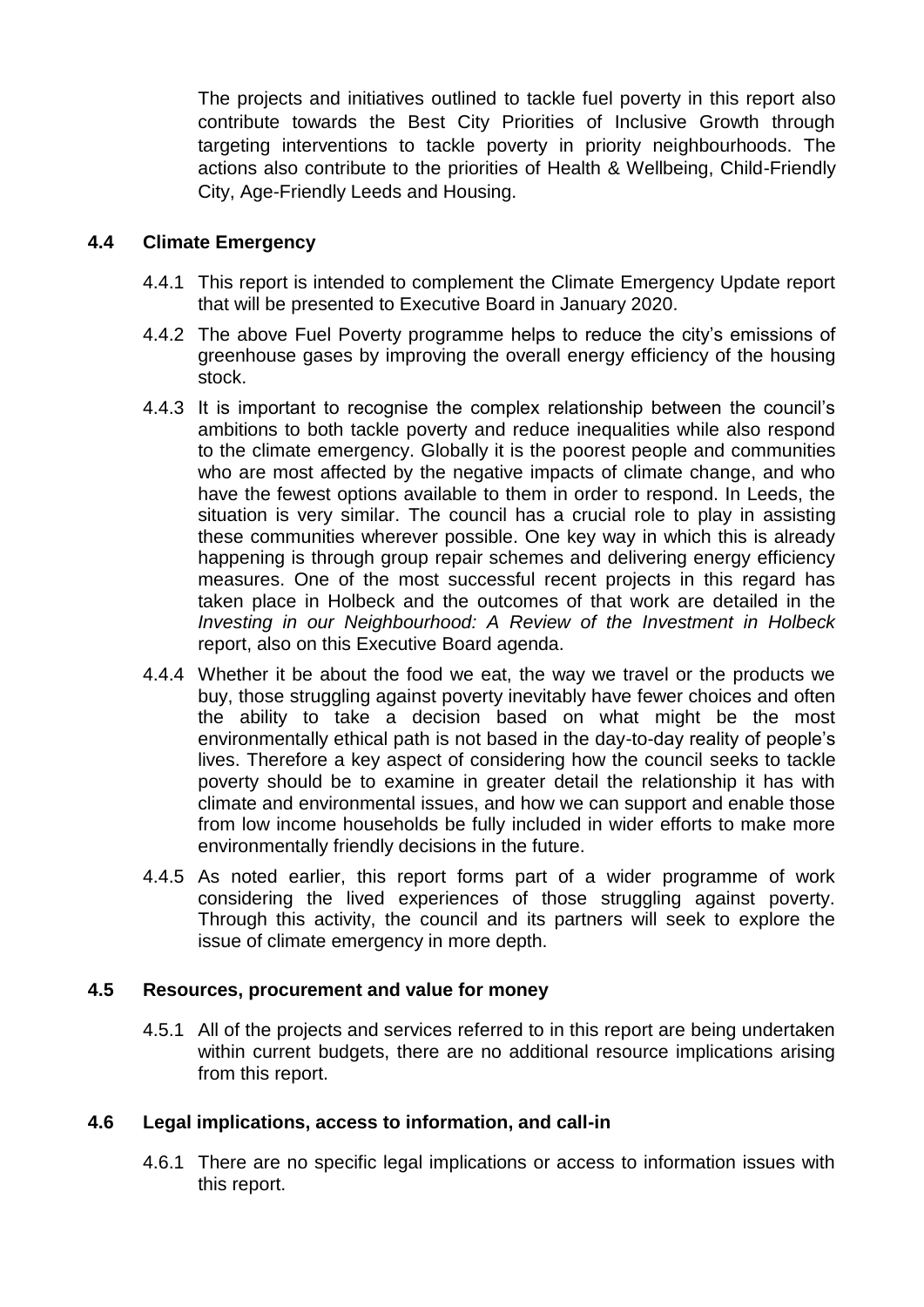# **4.7 Risk management**

4.7.1 There are no specific risk management issues with this report.

# **5. Conclusions**

- 5.1 There is a strong link showing those who are struggling with fuel poverty and in the most need of help are those who are also struggling with digital exclusion. Not only do those who are already in fuel poverty need assistance, but also those who are most vulnerable to falling into fuel poverty, therefore helping prevent residents from experiencing fuel poverty in the first place. Crisis intervention helps to identify and assist those residents that are most vulnerable and at risk. Leeds' approach, as set out in the Leeds Affordable Warmth Strategy 2017 – 30 of undertaking city wide schemes to future proof the whole housing stock against fuel poverty, targeting areas which are likely to be susceptible to fuel poverty and identifying individuals who are in, or at risk of fuel poverty is the best way to ensure that prevented from experiencing fuel poverty as well as assisting those who are already most in need.
- 5.2 The wide range housing types we have in Leeds causes a serious issue for fuel poverty and increased levels of investment are needed nationally to enable Leeds to be able to increase the average SAP rating of housing to band C and ensure no housing is below band E. 11.1% of our households in Leeds are living in fuel poverty, this being higher than the national average which is 10.9% (figures from 2017). Tackling fuel poverty is central to efforts to achieve our carbon reduction target and failure to make progress will reduce the prospect of achieving the level we need to. Alongside this however, failure to tackle fuel poverty effectively could have a serious impact on the health and wellbeing of people living in that 11.1% of households.
- 5.3 When considering how best to respond to this challenge, it is important to note that the best evidence how affordable warmth schemes can deliver health improvement shows that interventions should be targeted at those with chronic disease, in particular respiratory and cardiovascular disease. Schemes that do this can deliver significant savings to the health sector alongside savings for individual households, while contributing to the carbon reduction target and delivering a healthier city.

### **6. Recommendations**

- 6.1 Director of Resources and Housing to invite the Leeds Poverty Truth Commission to become a member of the Affordable Warmth Partnership and act as consultee for Leeds Affordable Warmth Plan.
- 6.2 Continue to listen to people's lived experience of cold and damp housing conditions, better understand barriers people are facing, and wherever possible take action locally through co-production, such as improve service provision, or use council's influencing powers to change national policy and regulation.
- 6.3 Ensure that digital solutions to assess and alleviate fuel poverty do not lead to further marginalisation and exclusion of those most in need.